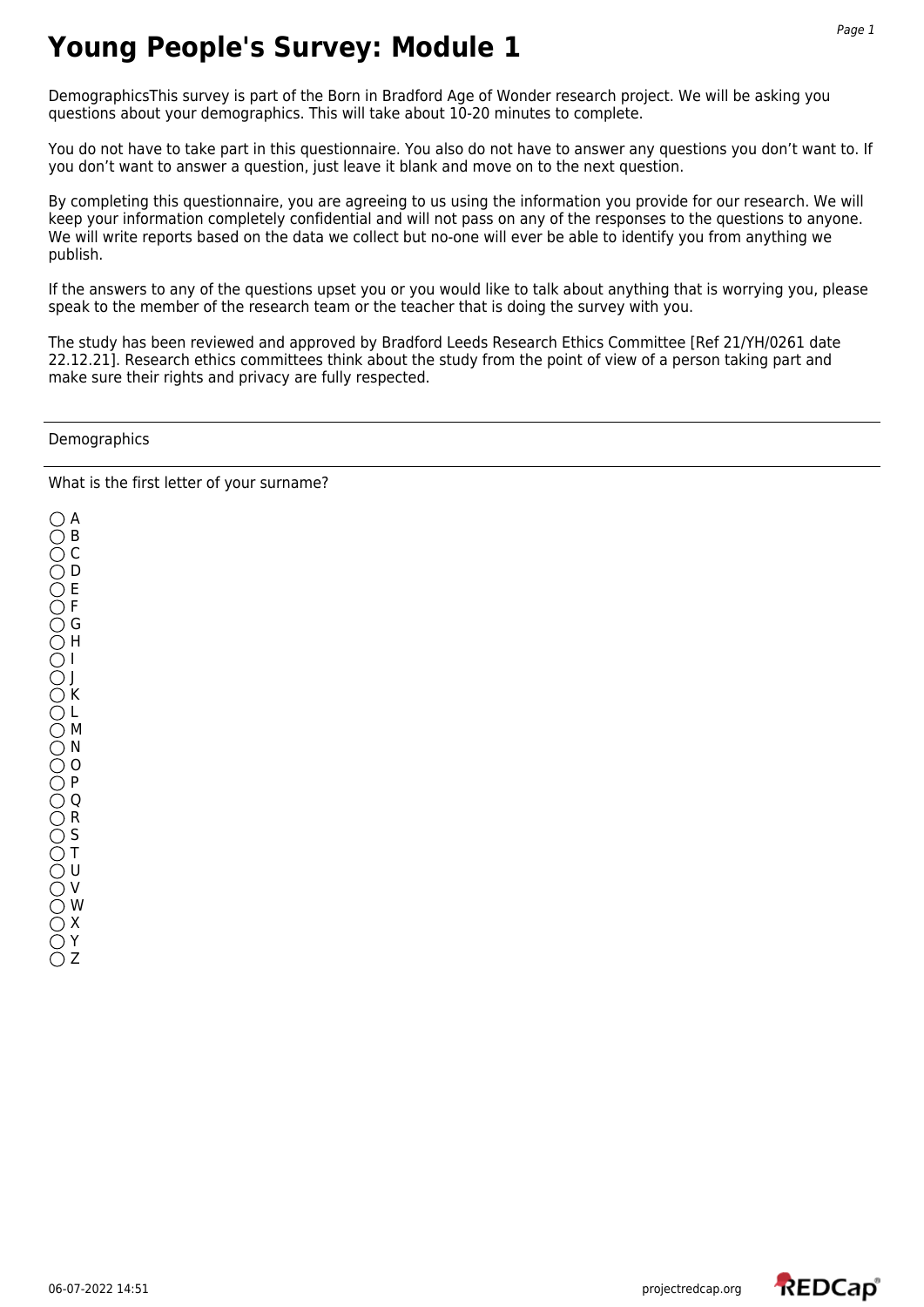## What day of the month is your birthday?

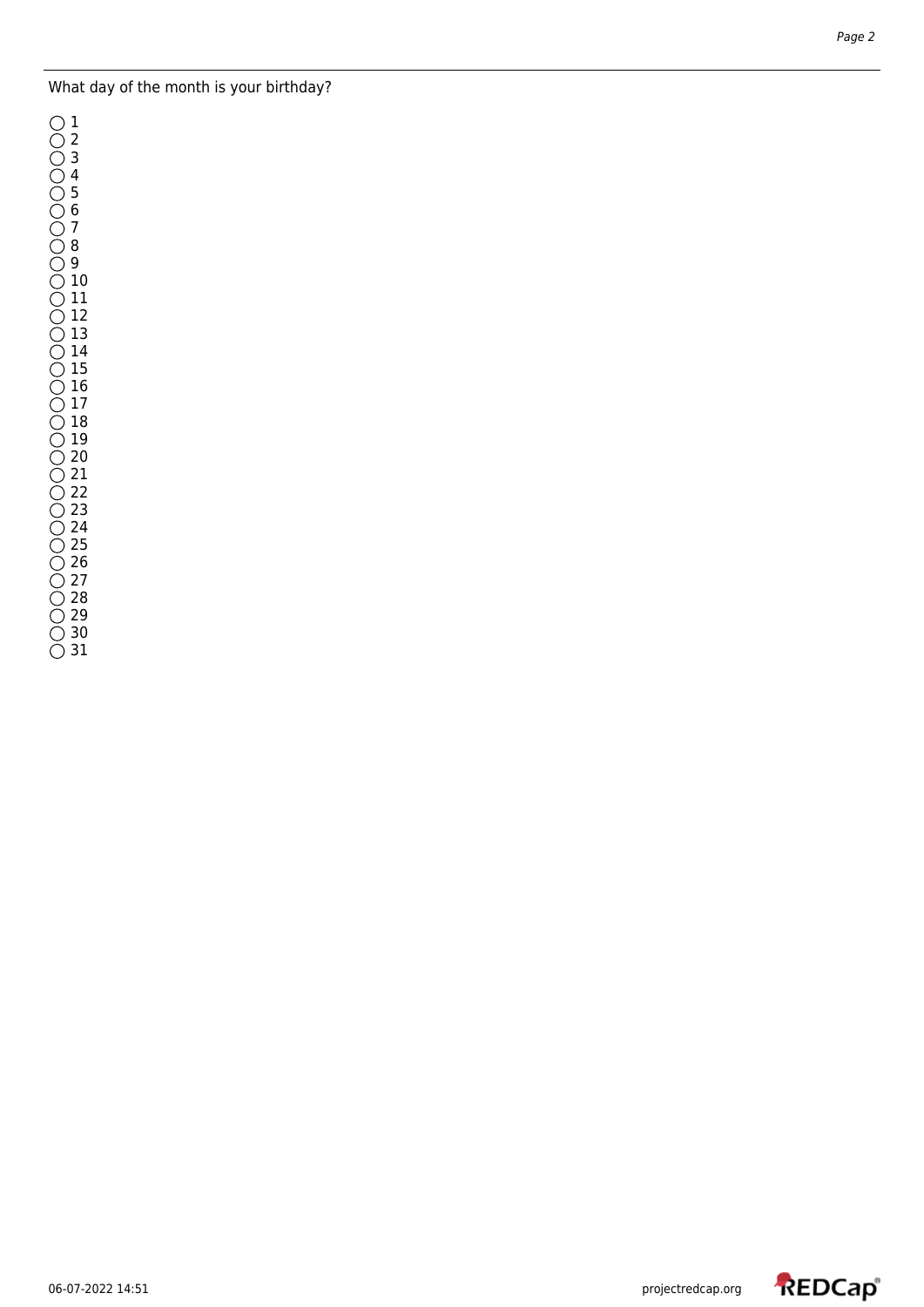What is your country of birth?  $\bigcirc$  England  $\bigcirc$  Wales  $\bigcirc$  Scotland  $\bigcirc$  Northern Ireland  $\bigcirc$  Republic of Ireland  $\bigcirc$  Bangladesh  $\bigcirc$  India  $\bigcirc$  Pakistan  $\bigcirc$  Poland  $\bigcirc$  Romania  $\bigcirc$  ------ $\bigcirc$  Afghanistan  $\bigcirc$  Albania  $\bigcirc$  Algeria  $\bigcirc$  Andorra  $\bigcirc$  Angola  $\bigcirc$  Antigua & Deps  $\bigcirc$  Argentina  $\bigcirc$  Armenia  $\bigcirc$  Australia  $\bigcirc$  Austria  $\bigcirc$  Azerbaijan  $\bigcirc$  Bahamas Bahrain (Barbados Belarus  $\bigcirc$  Belgium  $\bigcirc$  Belize  $\bigcirc$  Benin  $\bigcirc$  Bhutan  $\bigcirc$  Bolivia  $\bigcirc$  Bosnia Herzegovina  $\bigcirc$  Botswana  $\bigcirc$  Brazil  $\bigcirc$  Brunei  $\bigcirc$  Bulgaria  $\bigcirc$  Burkina  $\bigcirc$  Burundi Cambodia Cameroon Canada  $\bigcirc$  Cape Verde  $\bigcirc$  Central African Rep  $\bigcirc$  Chad  $\bigcirc$  Chile  $\bigcirc$  China  $\bigcirc$  Colombia  $\bigcirc$  Comoros  $\bigcirc$  Congo  $\bigcirc$  Congo (Democratic Rep)  $\bigcirc$  Costa Rica  $\bigcirc$  Croatia  $\bigcirc$  Cuba  $\bigcirc$  Cyprus  $\bigcirc$  Czech Republic  $\bigcirc$  Denmark  $\bigcirc$  Djibouti Dominica Dominican Republic  $\bigcirc$  East Timor  $\bigcirc$  Ecuador  $\bigcirc$  Egypt  $\bigcirc$  El Salvador  $\bigcirc$  Equatorial Guinea  $\bigcirc$  Eritrea  $\bigcirc$  Estonia  $\bigcirc$  Ethiopia  $\bigcirc$  Fiji  $\bigcirc$  Finland  $\bigcirc$  France Gabon Gambia Georgia  $\bigcirc$  Germany  $\bigcirc$  Ghana  $\bigcap$  Greece  $\bigcap$  Grenada  $\bigcirc$  Guatemala  $\bigcirc$  Guinea  $\bigcirc$  Guinea-Bissau  $\bigcirc$  Guyana  $\bigcirc$  Haiti  $\bigcirc$  Honduras  $\bigcirc$  Hungary  $\bigcirc$  Iceland  $\bigcirc$  Indonesia  $\bigcirc$  Iran  $\bigcirc$  Iraq  $\bigcirc$  Israel  $\bigcirc$  Italy  $\bigcirc$  Ivory Coast  $\bigcirc$  Jamaica  $\bigcirc$  Japan  $\bigcirc$  Jordan  $\bigcirc$  Kazakhstan  $\bigcirc$  Kenya  $\bigcirc$  Kiribati  $\bigcirc$  Korea North  $\bigcirc$  Korea South  $\bigcirc$  Kosovo  $\bigcirc$  Kuwait  $\bigcirc$  Kyrgyzstan  $\bigcirc$  Laos  $\bigcirc$  Latvia  $\bigcirc$  Lebanon  $\bigcirc$  Lesotho  $\bigcirc$  Liberia  $\bigcirc$  Libya  $\bigcirc$  Liechtenstein  $\bigcirc$  Lithuania  $\bigcirc$  Luxembourg  $\bigcirc$  Macedonia  $\bigcirc$  Madagascar Malawi (○ Malaysia Maldives  $\bigcirc$  Mali  $\bigcirc$  Malta  $\bigcirc$  Marshall Islands  $\bigcirc$  Mauritania  $\bigcirc$  Mauritius  $\bigcirc$  Mexico  $\bigcirc$  Micronesia  $\bigcirc$  Moldova  $\bigcirc$  Monaco  $\bigcirc$  Mongolia  $\bigcirc$  Montenegro  $\bigcirc$  Morocco  $\bigcirc$  Mozambique  $\bigcirc$  Myanmar (Burma)  $\bigcirc$  Namibia  $\bigcirc$  Nauru  $\bigcirc$  Nepal  $\bigcirc$  Netherlands  $\bigcirc$  New Zealand  $\bigcirc$  Nicaragua  $\bigcirc$  Niger  $\bigcirc$  Nigeria  $\bigcirc$  Norway  $\bigcirc$  Oman  $\bigcirc$  Palau  $\bigcirc$  Panama  $\bigcirc$  Papua New Guinea  $\bigcirc$  Paraguay  $\bigcirc$  Peru  $\bigcirc$  Philippines  $\bigcirc$  Portugal  $\bigcirc$  Qatar  $\bigcirc$  Russian **REDCap**<sup>®</sup>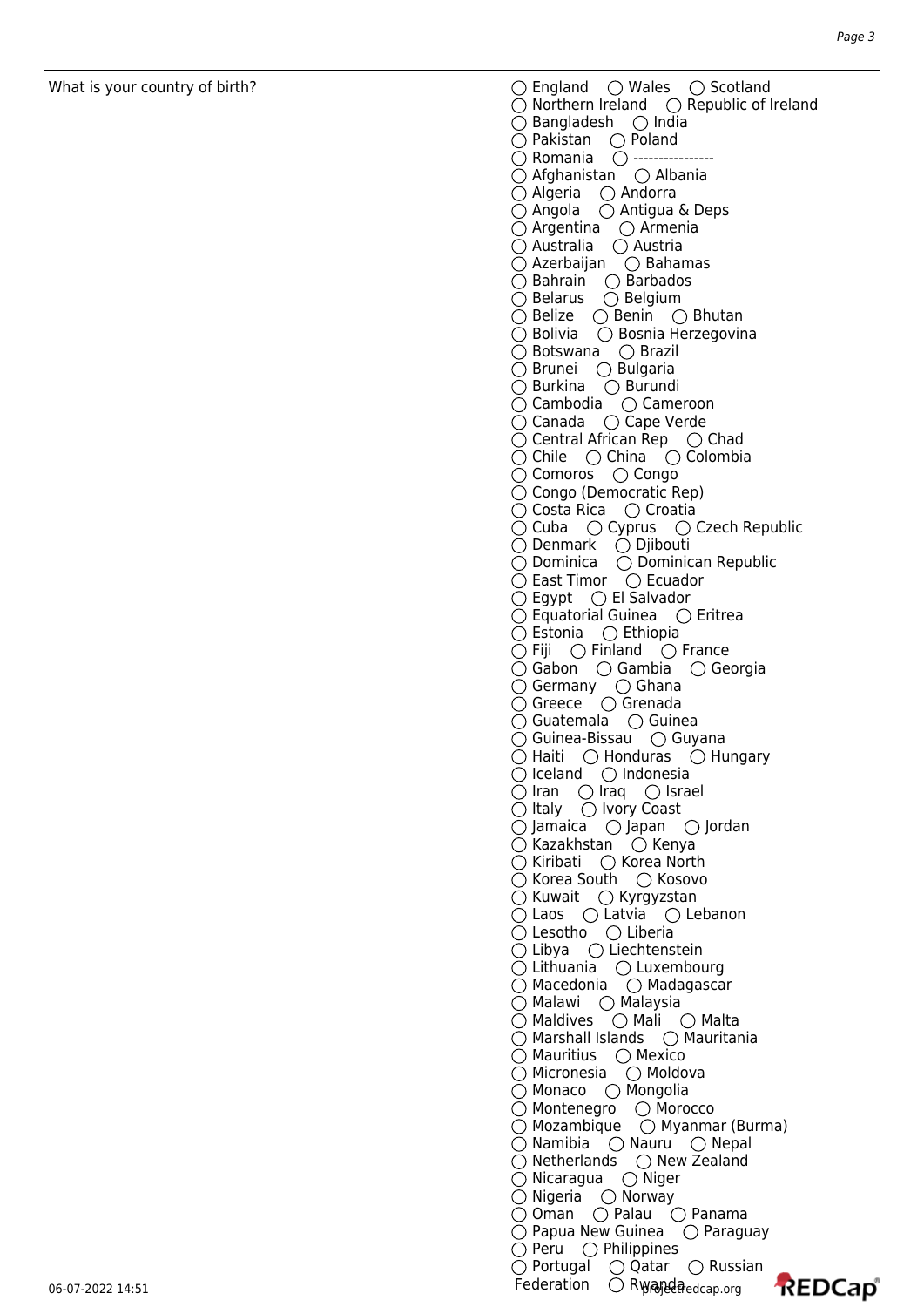|                                          | $\bigcirc$ St Kitts & Nevis $\bigcirc$ St Lucia<br>$\bigcirc$ Saint Vincent & the Grenadines<br>$\bigcirc$ Samoa $\bigcirc$ San Marino<br>$\bigcirc$ Sao Tome & Principe<br>◯ Saudi Arabia ◯ Senegal<br>$\bigcirc$ Serbia $\bigcirc$ Seychelles<br>$\bigcirc$ Sierra Leone $\bigcirc$ Singapore<br>○ Slovakia ○ Slovenia<br>$\bigcirc$ Solomon Islands $\bigcirc$ Somalia<br>$\bigcirc$ South Africa $\bigcirc$ South Sudan<br>$\bigcirc$ Spain $\bigcirc$ Sri Lanka<br>$\bigcirc$ Sudan<br>$\bigcirc$ Suriname<br>$\bigcirc$ Swaziland $\bigcirc$ Sweden<br>$\bigcirc$ Switzerland $\bigcirc$ Syria<br>$\bigcirc$ Taiwan<br>$\bigcirc$ Tajikistan<br>$\bigcap$ Thailand<br>∩ Tanzania I<br>$\bigcirc$ Togo $\bigcirc$ Tonga $\bigcirc$ Trinidad & Tobago<br>$\bigcirc$ Tunisia $\bigcirc$ Turkey $\bigcirc$ Turkmenistan<br>$\bigcirc$ Tuvalu<br>$\bigcirc$ Uganda<br>$\bigcirc$ Ukraine<br>$\bigcirc$ United Arab Emirates<br>$\bigcirc$ United Kingdom $\bigcirc$ United States<br>$\bigcirc$ Uruguay $\bigcirc$ Uzbekistan<br>$\bigcirc$ Vatican City<br>∩ Vanuatu<br>○ Venezuela<br>$\bigcirc$ Vietnam<br>$\bigcirc$ Yemen $\bigcirc$ Zambia $\bigcirc$ Zimbabwe |
|------------------------------------------|-----------------------------------------------------------------------------------------------------------------------------------------------------------------------------------------------------------------------------------------------------------------------------------------------------------------------------------------------------------------------------------------------------------------------------------------------------------------------------------------------------------------------------------------------------------------------------------------------------------------------------------------------------------------------------------------------------------------------------------------------------------------------------------------------------------------------------------------------------------------------------------------------------------------------------------------------------------------------------------------------------------------------------------------------------------------------------------------------------------------------------------------------------------------------|
| How many years have you lived in the UK? | $\bigcirc$ 2<br>$\bigcirc$ 3<br>1<br>$\overline{4}$<br>$\left( \right)$<br>6<br>5<br>$\bigcirc$ 7<br>$\bigcirc$<br>8<br>$\left(\begin{array}{c} \end{array}\right)$<br>$\bigcirc$ 10<br>11<br>9<br>$\bigcirc$ 12<br>13<br>$\bigcirc$ 14<br>$\bigcirc$ 15                                                                                                                                                                                                                                                                                                                                                                                                                                                                                                                                                                                                                                                                                                                                                                                                                                                                                                              |

#### Ethnicity

In this section we ask about your ethnicity. Ethnicity is the racial and/or cultural background you associate with (e.g. White-English, Asian-Pakistani). This helps us understand young people's answers from different backgrounds.

### What is your ethnic group?

Choose one option then choose one box below to best describe your ethnic group or background

◯ White

 $\tilde{O}$  Mixed or Multiple ethnic groups

 $\tilde{O}$  Asian or Asian British

Black, Black British, Caribbean or African

 $\bigcirc$  Arab

 $\bigcirc$  Other ethnic groups

### White

(Tick one box to best describe your ethnic group or background)

English, Welsh, Scottish, Northern Irish or British

 $\bigcirc$  Irish

○ Gypsy or Irish Traveller

 $\bigcirc$  Roma  $\overline{\bigcirc}$  Polish

 $\overline{O}$  Slovakian

 $\overline{O}$  Romanian

 $\bigcirc$  Czech

 $\bigcirc$  Any other White background (please specify)

Any other White background, please specify:

 $\mathcal{L}_\text{max}$  , where  $\mathcal{L}_\text{max}$  and  $\mathcal{L}_\text{max}$  and  $\mathcal{L}_\text{max}$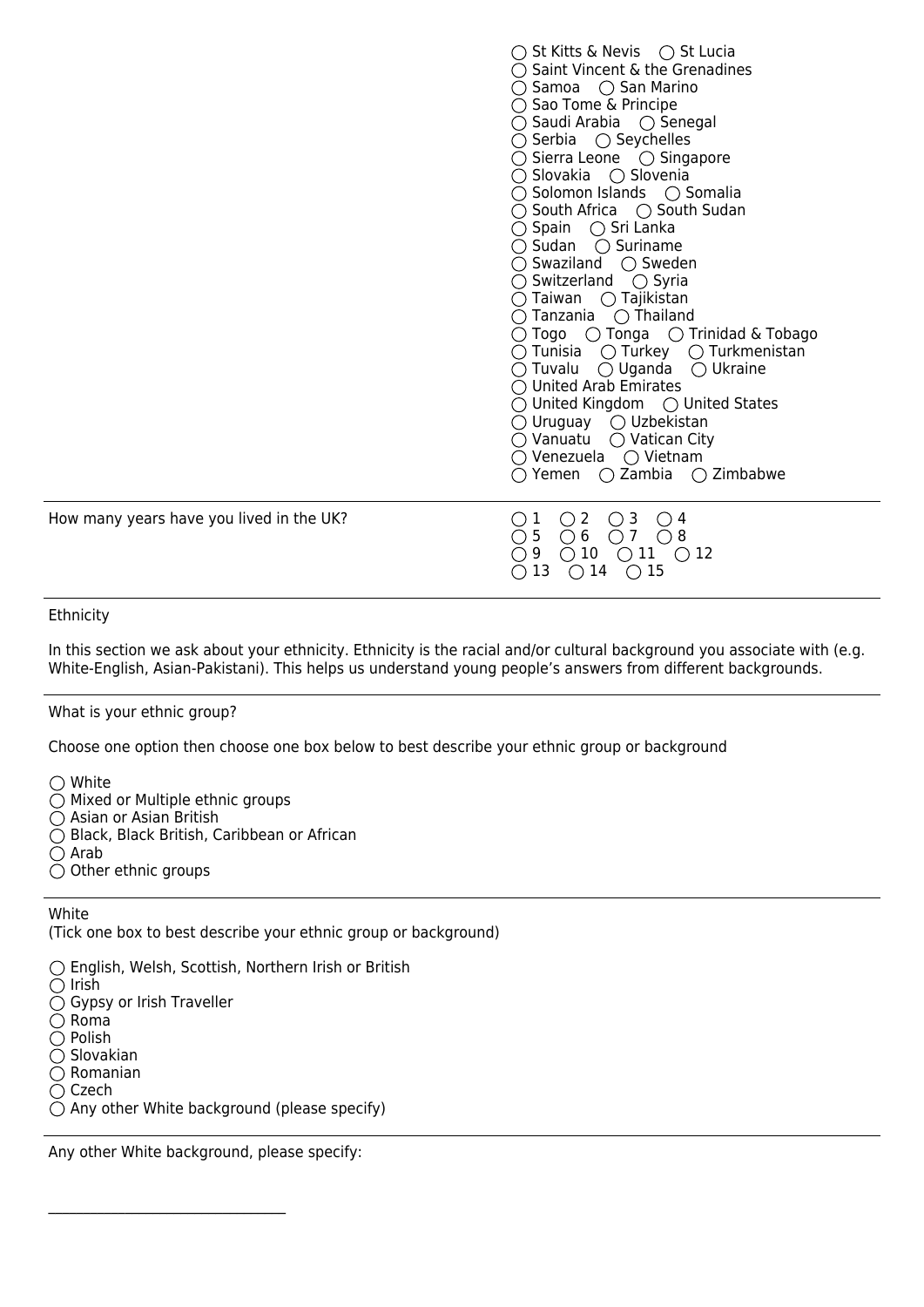Mixed or Multiple ethnic groups (Tick one box to best describe your ethnic group or background)

◯ White and Black Caribbean White and Black African  $\bigcirc$  White and Asian  $\bigcirc$  Any other Mixed or Multiple ethnic background (please specify)

Any other Mixed or Multiple ethnic background, please specify:

Asian or Asian British (Tick one box to best describe your ethnic group or background)

 $\bigcap$  Indian Pakistani  $\bigcirc$  Bangladeshi  $\bigcirc$  Chinese

 $\mathcal{L}_\text{max}$  , where  $\mathcal{L}_\text{max}$  and  $\mathcal{L}_\text{max}$  and  $\mathcal{L}_\text{max}$ 

 $\bigcirc$  Any other Asian background (please specify)

Any other Asian background, please specify:

Black, Black British, Caribbean or African (Tick one box to best describe your ethnic group or background)

 $\bigcirc$  Caribbean

 $\bigcirc$  African background (please specify)

 $\bigcirc$  Any other Black, Black British or Caribbean background (please specify)

Any African background, please specify:

 $\mathcal{L}_\text{max}$  , where  $\mathcal{L}_\text{max}$  and  $\mathcal{L}_\text{max}$  and  $\mathcal{L}_\text{max}$ 

 $\mathcal{L}_\text{max}$  , where  $\mathcal{L}_\text{max}$  and  $\mathcal{L}_\text{max}$  and  $\mathcal{L}_\text{max}$ 

 $\mathcal{L}_\text{max}$  , where  $\mathcal{L}_\text{max}$  and  $\mathcal{L}_\text{max}$  and  $\mathcal{L}_\text{max}$ 

Any other Black, Black British or Caribbean background, please specify:

Arab (Tick one box to best describe your ethnic group or background)

◯ African Arab  $\bigcirc$  Middle-eastern Arab

Other ethnic groups

(Tick one box to best describe your ethnic group or background)

Languages

In this section of the survey, you will be asked questions about your language. This is so we can look at young people answers from a range of difference environments.

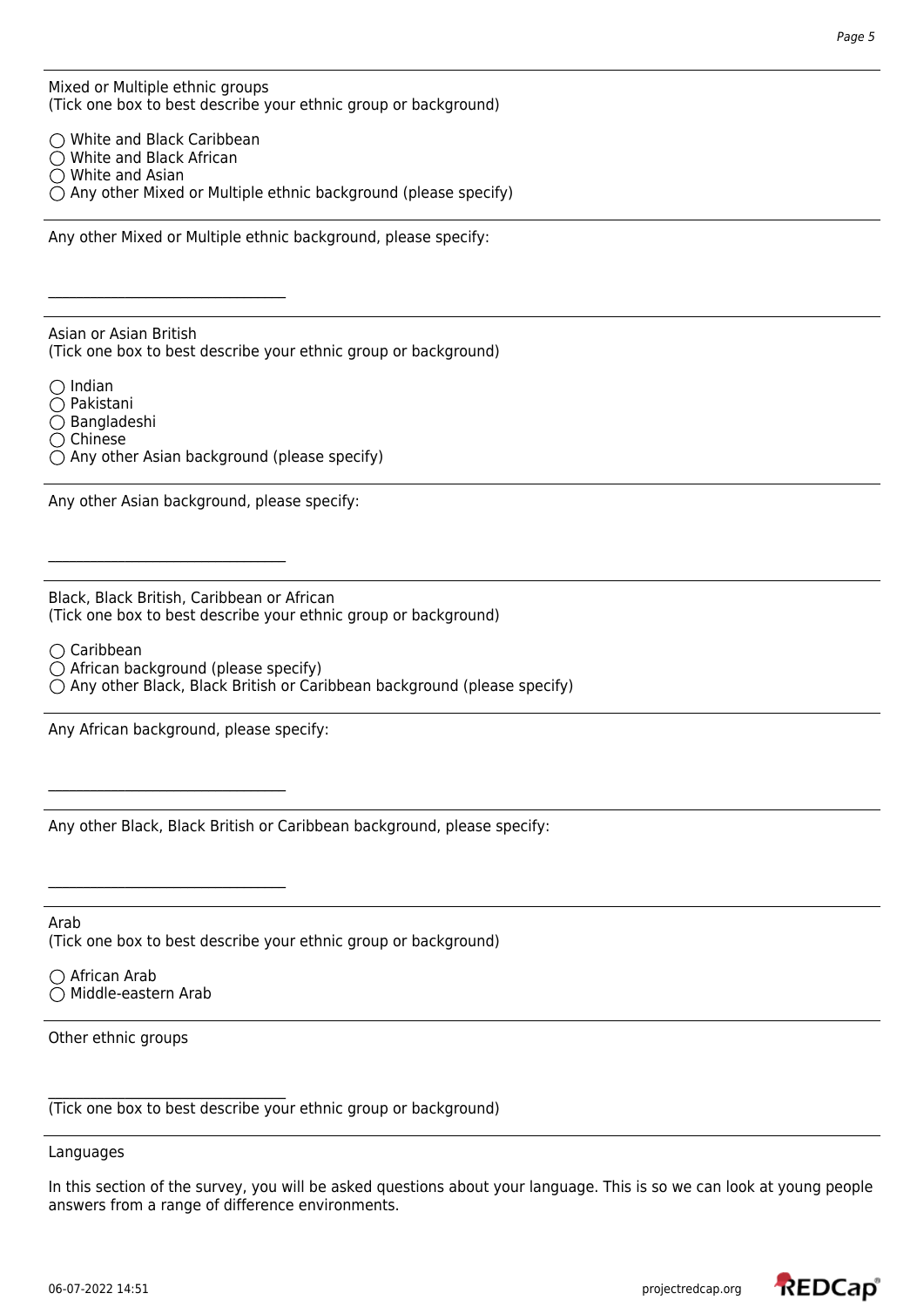Which of these languages is usually spoken at home? ((Select all that apply))

|              | $\Box$ English         |
|--------------|------------------------|
|              | Urdu                   |
| $\perp$      | Punjabi                |
|              | $\Box$ Gujarati        |
| $\mathsf{L}$ | Bengali                |
|              | Hindko                 |
|              | Polish                 |
|              | Pashto                 |
|              | Other (please specify) |
|              |                        |

Other, please specify:

Religion

In this section of the survey, you will be asked questions about your ethnicity. This is so we can look at young people answers from a range of difference religious backgrounds.

Do you consider yourself to have a religion?

 $\bigcirc$  Yes  $\bigcirc$  No

What is your religion?

Christian (including Church of England, Catholic, Protestant and all other Christian denominations)

 $\bigcirc$  Buddhism

 $\bigcirc$  Hinduism

 $\bigcirc$  Judaism

 $\bigcirc$  Islam

 $\overline{O}$  Sikhism

 $\overline{O}$  Any other religion (please specify)

Any other religion, please specify:

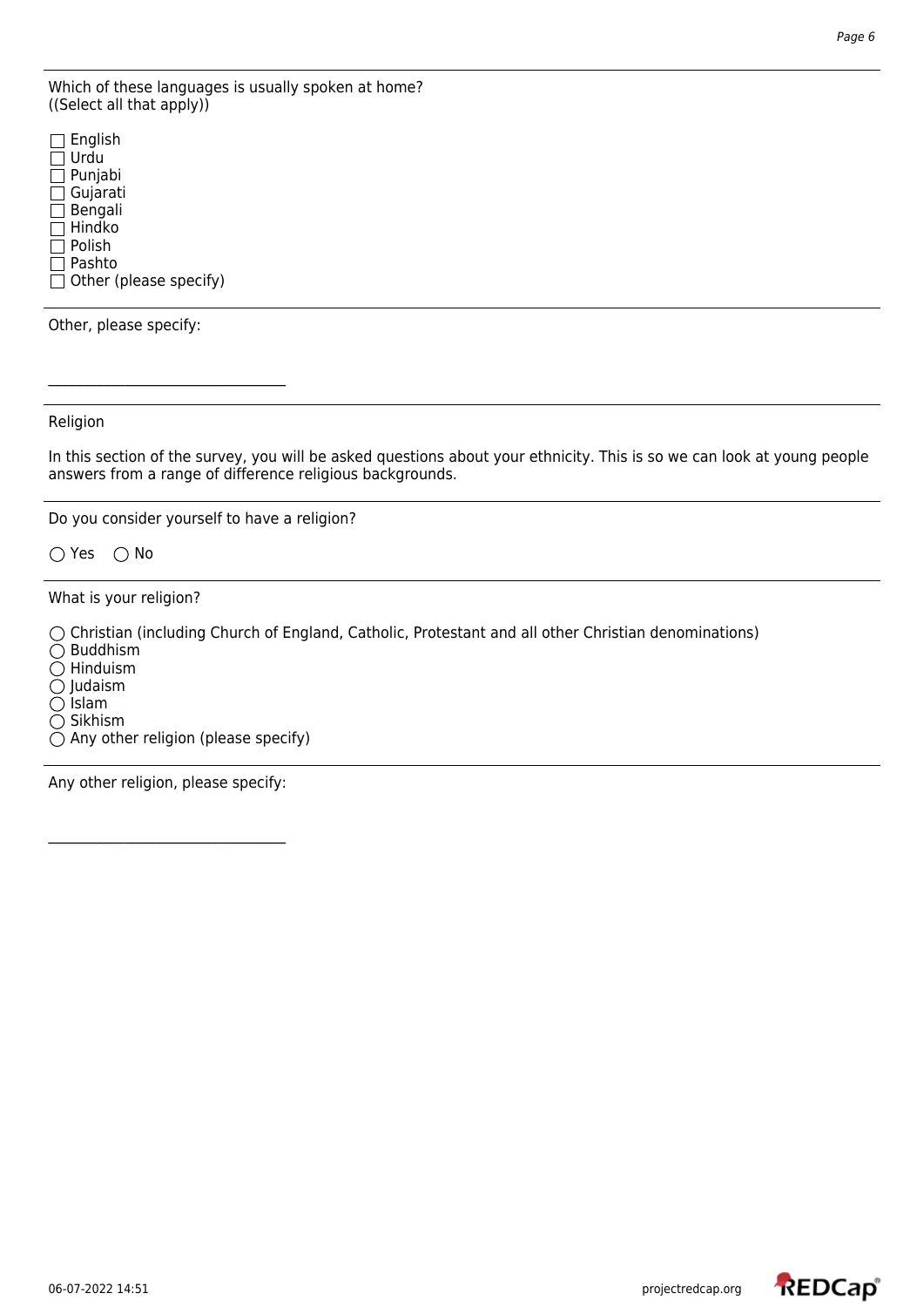**Sex and Gender Identity The next questions are about sex and gender identity. In order for our research to be compared with other studies we have used standard measures similar to the National Census.** 

**You can choose not to answer any of the questions. If you feel that there is not an answer that applies to you, there will be a space for you to enter your own response.** 

# **Your answer helps your local community by allowing charities, organisations, local and central government to understand what services people might need.**

| What is your sex?<br>(The biological sex on your birth certificate)                                                                                                   | $\bigcirc$ Female<br>Male<br>Do not wish to answer<br>◯ Wish to enter own response                                                         |  |
|-----------------------------------------------------------------------------------------------------------------------------------------------------------------------|--------------------------------------------------------------------------------------------------------------------------------------------|--|
| A question about gender identity will follow in the<br>survey.                                                                                                        |                                                                                                                                            |  |
| Space to self describe                                                                                                                                                |                                                                                                                                            |  |
| What is your gender?<br>(How would you describe yourself)                                                                                                             | $\bigcirc$ Female<br>$\bigcirc$ Male<br>$\bigcirc$ Non-binary<br>$\bigcirc$ Wish to enter own response<br>$\bigcirc$ Do not wish to answer |  |
| Space to self describe                                                                                                                                                |                                                                                                                                            |  |
| Disability                                                                                                                                                            |                                                                                                                                            |  |
| In this section of the survey, you will be asked questions about any disabilities you may have. If you do not want to<br>answer a question, you can skip it.          |                                                                                                                                            |  |
| Do you have any physical or mental health conditions or illnesses?                                                                                                    |                                                                                                                                            |  |
| *Have a physical or mental impairment, and the impairment has a substantial and long-term adverse effect on your<br>ability to carry out normal day-to-day activities |                                                                                                                                            |  |
| $\bigcirc$ Yes<br>$\bigcirc$ No                                                                                                                                       |                                                                                                                                            |  |
| Has this lasted, or is it expected to last, for 12 months or more?                                                                                                    |                                                                                                                                            |  |
| $\bigcirc$ No<br>$\bigcirc$ Yes                                                                                                                                       |                                                                                                                                            |  |
| Do any of your illnesses or conditions reduce your ability to carry out day to day activities?                                                                        |                                                                                                                                            |  |
| ○ Yes a little<br>$\bigcirc$ Yes a lot<br>$\bigcirc$ Not at all                                                                                                       |                                                                                                                                            |  |
| Feedback                                                                                                                                                              |                                                                                                                                            |  |
| What's currently making you happy?<br>Please share up to three things                                                                                                 |                                                                                                                                            |  |